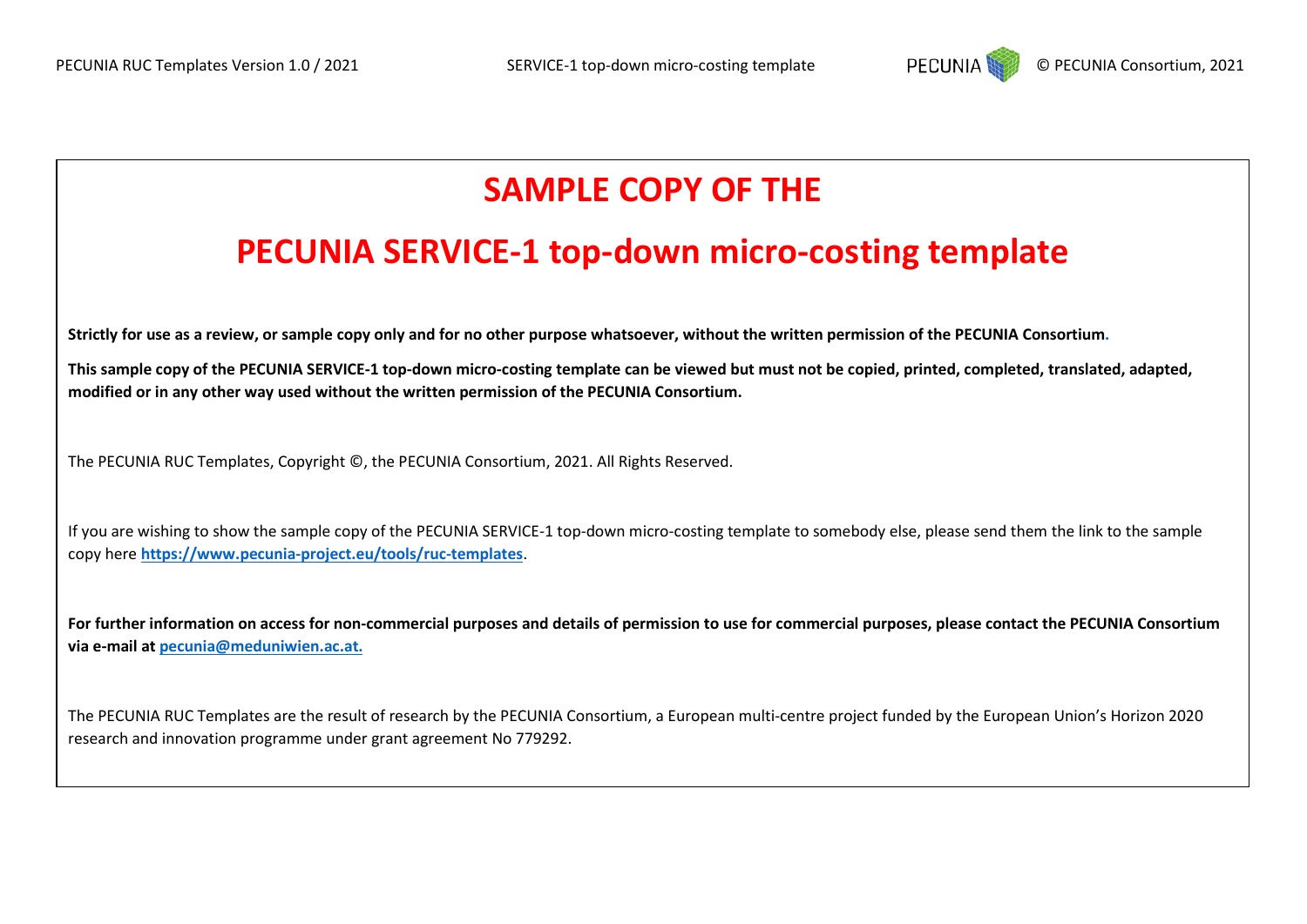

## SERVICE-1 top-down micro-costing template

#### **Basic instructions and data sources:**

SERVICE-1 top-down micro-costing template for the reference unit cost calculation per setting-specific direct client contact minute based on a top-down micro-costing approach to be filled in by the user based on

a) published secondary data (not older than 10 years) OR

b) primary data from service provider collected with the "SERVICE-1 data collection sheet".

| User guide legend                                                                                                                                             | $dark blue =$ instructions                             | light green = data to be<br>entry or automatic<br>entered by user<br>calculation | dark green = pre-specified<br>gold = not applicable<br>(N/A) |  |
|---------------------------------------------------------------------------------------------------------------------------------------------------------------|--------------------------------------------------------|----------------------------------------------------------------------------------|--------------------------------------------------------------|--|
|                                                                                                                                                               |                                                        |                                                                                  |                                                              |  |
| Module 1: Service description<br>Module 1 ummarizes selected service characteristics and establishes the connections between the costing template and the RUM |                                                        |                                                                                  |                                                              |  |
| Resource (use) item name                                                                                                                                      |                                                        |                                                                                  |                                                              |  |
| E.g. general practitioner                                                                                                                                     |                                                        |                                                                                  |                                                              |  |
| Unit of measurement<br>E.g. direct client related contact per contact or per hour                                                                             | Other (please specify)                                 |                                                                                  |                                                              |  |
| <b>DESDE PECUNIA prototype code</b>                                                                                                                           | <b>ESCO</b> code                                       | <b>ICHI code</b>                                                                 |                                                              |  |
| If applicable and specified                                                                                                                                   | If applicable                                          | If applicable                                                                    |                                                              |  |
| Service definition<br>Include a short description of the service the unit cost is calculated for                                                              |                                                        |                                                                                  |                                                              |  |
| <b>Opening hours (annual total)</b>                                                                                                                           |                                                        |                                                                                  |                                                              |  |
| Fill in the annual opening hours (in hours) of the service provider<br><b>Sector</b>                                                                          |                                                        |                                                                                  |                                                              |  |
| E.g. Health care (select from drop-down list)                                                                                                                 |                                                        |                                                                                  |                                                              |  |
| <b>Funding source</b>                                                                                                                                         |                                                        |                                                                                  |                                                              |  |
| E.g. state/social insurance-funded, privately-funded (patient/family),<br>representative average, other (please specify)                                      |                                                        |                                                                                  |                                                              |  |
| <b>Valuation approach</b>                                                                                                                                     | top-down micro-costing approach                        |                                                                                  |                                                              |  |
|                                                                                                                                                               |                                                        |                                                                                  |                                                              |  |
|                                                                                                                                                               |                                                        |                                                                                  |                                                              |  |
|                                                                                                                                                               |                                                        |                                                                                  |                                                              |  |
| Module 2: Basic unit cost information                                                                                                                         |                                                        |                                                                                  |                                                              |  |
| Module 2 Collects basic information on the cost data inputs and references to be prese                                                                        | <b>V</b> culate<br>unit cost estimate.<br>ted with the |                                                                                  |                                                              |  |
| Unit cost year                                                                                                                                                |                                                        |                                                                                  |                                                              |  |
| E.g. 2020                                                                                                                                                     |                                                        |                                                                                  |                                                              |  |
| <b>Currency</b>                                                                                                                                               |                                                        |                                                                                  |                                                              |  |
| E.g. Euro                                                                                                                                                     |                                                        |                                                                                  |                                                              |  |
| <b>Country</b><br>E.g. Austria                                                                                                                                |                                                        |                                                                                  |                                                              |  |
| ▽<br>Data type                                                                                                                                                |                                                        |                                                                                  |                                                              |  |
| E.g. primary data collection and/or secondary level de<br>see<br>pp-down                                                                                      |                                                        |                                                                                  |                                                              |  |
| $\overline{list}$<br>$\blacklozenge$<br>Data sources                                                                                                          |                                                        |                                                                                  |                                                              |  |
| I.e. specify all data source $\sqrt{16}$<br>detailed<br><b>s</b> pos.<br>considering                                                                          |                                                        |                                                                                  |                                                              |  |
|                                                                                                                                                               |                                                        |                                                                                  |                                                              |  |
|                                                                                                                                                               |                                                        |                                                                                  |                                                              |  |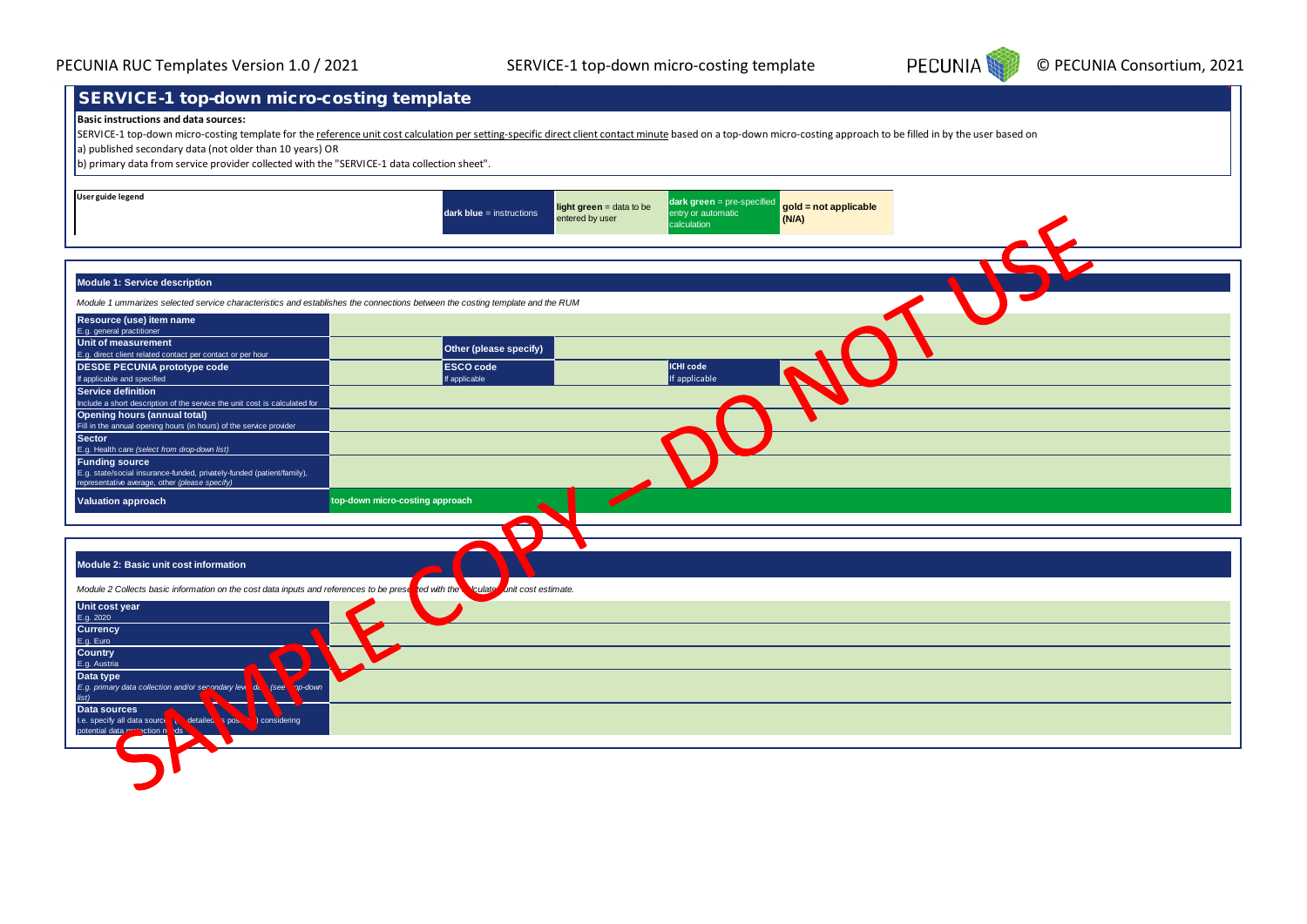

### **Module 3a: Service team costs (direct costs), excluding administrative staff**

*Module 3a Collects inputs for the direct (staff) cost calculation (excluding administrative staff) and the direct to indirect working time multiplier.* 

| Professional groups, excluding administrative staff<br>Administrative staff to be included in Module 4                                                                                                         | <b>Type of professionals</b><br>E.g. Nurse | Seniority of<br>professionals<br>E.g. senior nurse | Total number of<br>persons included in<br>group | Total annual<br>remuneration/pay<br>(gross; including<br>employee contribution)<br>for group | <b>Total wage/salary</b><br>oncosts (employer<br>contribution) for group | <b>Total actual annual</b><br>working hours, i.e.<br>annual working hours<br>excluding annual leave,<br>sick leave and training; for time directly spent with cli<br>group | Average percentage of Multiplier direct (client<br>direct client-contact<br>time<br>I.e. percentage of the working<br>versus tasks indirectly re<br>to the client and wol.<br>o tin<br>i; do<br>spent on cover activitie<br>not include<br>symbol | contact' to indirect time<br>aning working<br>(re-<br>ing time<br>$\frac{1}{10}$ as in rows 34-46 if<br>ed rest of N<br>vis emriv |
|----------------------------------------------------------------------------------------------------------------------------------------------------------------------------------------------------------------|--------------------------------------------|----------------------------------------------------|-------------------------------------------------|----------------------------------------------------------------------------------------------|--------------------------------------------------------------------------|----------------------------------------------------------------------------------------------------------------------------------------------------------------------------|---------------------------------------------------------------------------------------------------------------------------------------------------------------------------------------------------------------------------------------------------|-----------------------------------------------------------------------------------------------------------------------------------|
| If self-employed: average income (e.g. from<br>reimbursement and other sources) before tax including<br>(if relevant) dividends<br>E.g. for general practitioners and medical specialists outside the hospital |                                            |                                                    |                                                 |                                                                                              | N/A                                                                      |                                                                                                                                                                            |                                                                                                                                                                                                                                                   | 0.00                                                                                                                              |
| Professionals (group 1)                                                                                                                                                                                        |                                            |                                                    |                                                 |                                                                                              |                                                                          |                                                                                                                                                                            |                                                                                                                                                                                                                                                   | 0.00                                                                                                                              |
| I.e. homogenous (similar) salary group<br>Professionals (group 2)                                                                                                                                              |                                            |                                                    |                                                 |                                                                                              |                                                                          |                                                                                                                                                                            |                                                                                                                                                                                                                                                   |                                                                                                                                   |
| I.e. homogenous (similar) salary group                                                                                                                                                                         |                                            |                                                    |                                                 |                                                                                              |                                                                          |                                                                                                                                                                            |                                                                                                                                                                                                                                                   | 0.00                                                                                                                              |
| Professionals (group 3)<br>I.e. homogenous (similar) salary group                                                                                                                                              |                                            |                                                    |                                                 |                                                                                              |                                                                          |                                                                                                                                                                            |                                                                                                                                                                                                                                                   | 0.00                                                                                                                              |
| <b>Professionals (group 4)</b>                                                                                                                                                                                 |                                            |                                                    |                                                 |                                                                                              |                                                                          |                                                                                                                                                                            |                                                                                                                                                                                                                                                   | 0.00                                                                                                                              |
| I.e. homogenous (similar) salary group                                                                                                                                                                         |                                            |                                                    |                                                 |                                                                                              |                                                                          |                                                                                                                                                                            |                                                                                                                                                                                                                                                   |                                                                                                                                   |
| Professionals (group 5)<br>I.e. homogenous (similar) salary group; for more rows, unhide cells 40-<br>44                                                                                                       |                                            |                                                    |                                                 |                                                                                              |                                                                          |                                                                                                                                                                            |                                                                                                                                                                                                                                                   | 0.00                                                                                                                              |
| Professionals (group 6)                                                                                                                                                                                        |                                            |                                                    |                                                 |                                                                                              |                                                                          |                                                                                                                                                                            |                                                                                                                                                                                                                                                   | 0.00                                                                                                                              |
| I.e. homogenous (similar) salary group                                                                                                                                                                         |                                            |                                                    |                                                 |                                                                                              |                                                                          |                                                                                                                                                                            |                                                                                                                                                                                                                                                   |                                                                                                                                   |
| Professionals (group 7)<br>I.e. homogenous (similar) salary group                                                                                                                                              |                                            |                                                    |                                                 |                                                                                              |                                                                          |                                                                                                                                                                            |                                                                                                                                                                                                                                                   | 0.00                                                                                                                              |
| Professionals (group 8)                                                                                                                                                                                        |                                            |                                                    |                                                 |                                                                                              |                                                                          |                                                                                                                                                                            |                                                                                                                                                                                                                                                   |                                                                                                                                   |
| I.e. homogenous (similar) salary group                                                                                                                                                                         |                                            |                                                    |                                                 |                                                                                              |                                                                          |                                                                                                                                                                            |                                                                                                                                                                                                                                                   | 0.00                                                                                                                              |
| Professionals (group 9)                                                                                                                                                                                        |                                            |                                                    |                                                 |                                                                                              |                                                                          |                                                                                                                                                                            |                                                                                                                                                                                                                                                   | 0.00                                                                                                                              |
| I.e. homogenous (similar) salary group<br>Professionals (group 10)                                                                                                                                             |                                            |                                                    |                                                 |                                                                                              |                                                                          |                                                                                                                                                                            |                                                                                                                                                                                                                                                   |                                                                                                                                   |
| I.e. homogenous (similar) salary group                                                                                                                                                                         |                                            |                                                    |                                                 |                                                                                              |                                                                          |                                                                                                                                                                            |                                                                                                                                                                                                                                                   | 0.00                                                                                                                              |
| <b>Volunteers</b>                                                                                                                                                                                              |                                            |                                                    |                                                 | N/A                                                                                          |                                                                          |                                                                                                                                                                            |                                                                                                                                                                                                                                                   | 0.00                                                                                                                              |
| I.e. unpaid staff                                                                                                                                                                                              |                                            |                                                    |                                                 |                                                                                              |                                                                          |                                                                                                                                                                            |                                                                                                                                                                                                                                                   |                                                                                                                                   |
| Other staff costs, total                                                                                                                                                                                       |                                            |                                                    |                                                 |                                                                                              |                                                                          |                                                                                                                                                                            |                                                                                                                                                                                                                                                   | 0.00                                                                                                                              |
| E.g. for contracted staff not included elsewhere<br>Total (columns H, I, J, K) or weighted average (by                                                                                                         |                                            |                                                    |                                                 |                                                                                              |                                                                          |                                                                                                                                                                            |                                                                                                                                                                                                                                                   |                                                                                                                                   |
| working hours) (columns L, M)                                                                                                                                                                                  |                                            |                                                    |                                                 |                                                                                              | 0.00                                                                     | 0.00                                                                                                                                                                       | #DIV/0!                                                                                                                                                                                                                                           | #DIV/0!                                                                                                                           |
| Annual working time as average of service staff toom<br>E.g. average working days excluding annual leave, sick leave an<br>training                                                                            |                                            |                                                    |                                                 |                                                                                              |                                                                          | #DIV/0!                                                                                                                                                                    |                                                                                                                                                                                                                                                   |                                                                                                                                   |
|                                                                                                                                                                                                                |                                            |                                                    |                                                 |                                                                                              |                                                                          |                                                                                                                                                                            |                                                                                                                                                                                                                                                   |                                                                                                                                   |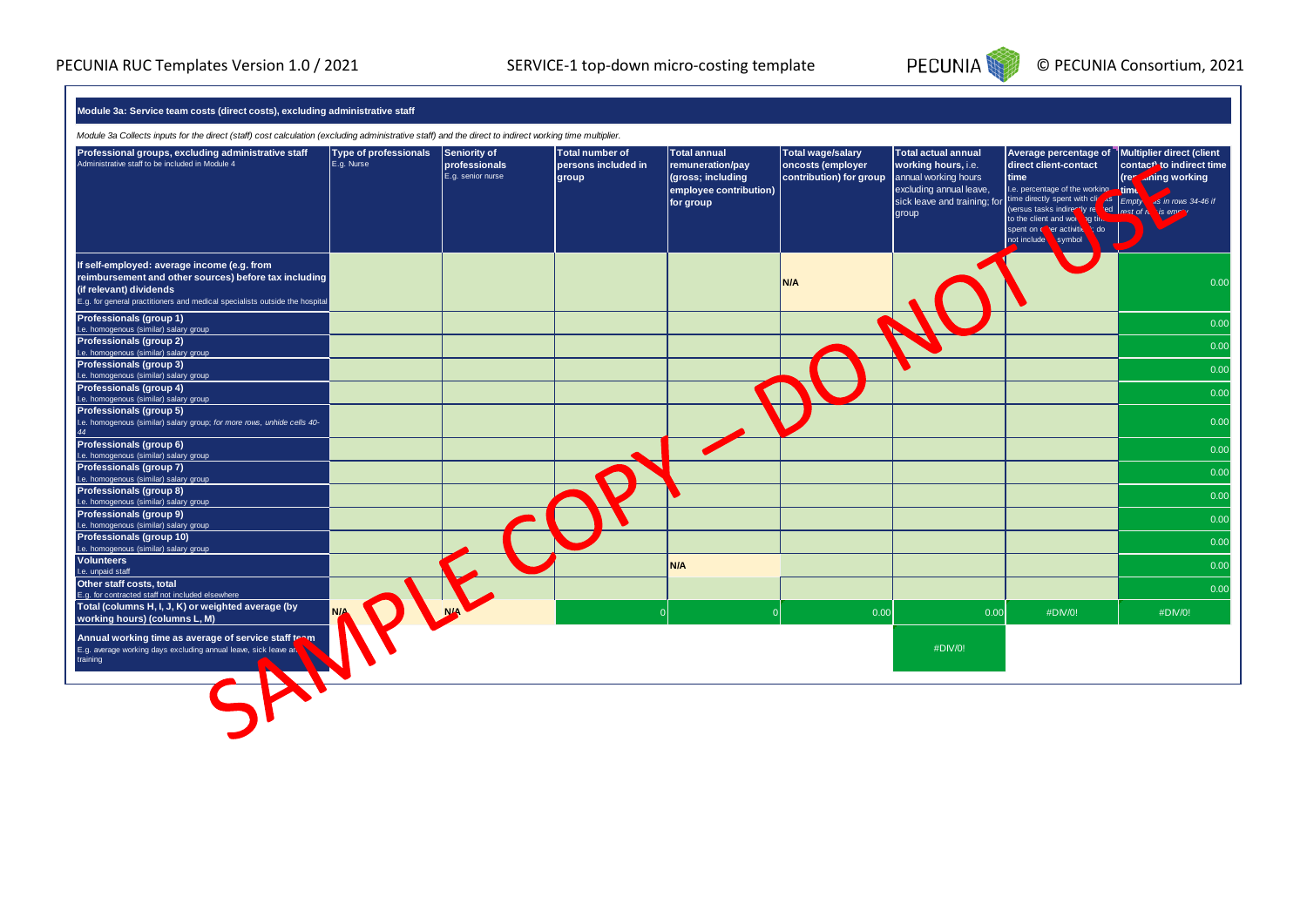

| Module 3b: Contact setting and direct client related time for client resource use in minutes: total for service                                                                                                                |                                                                               |                                                                                               |                                                                           |                                                                                                                   |  |  |  |       |
|--------------------------------------------------------------------------------------------------------------------------------------------------------------------------------------------------------------------------------|-------------------------------------------------------------------------------|-----------------------------------------------------------------------------------------------|---------------------------------------------------------------------------|-------------------------------------------------------------------------------------------------------------------|--|--|--|-------|
| Module 3b collects, per setting of service provision, the number of client contacts, their average length and if applicable the travel time. For contacts involving travelling, an additional direct-to-indirect time multipli |                                                                               |                                                                                               |                                                                           |                                                                                                                   |  |  |  |       |
| Setting (fill in as applicable for the service)                                                                                                                                                                                | Specify the setting /<br>provide further<br>information                       | <b>Average length of direct</b><br>client-related time per<br>contact (min.)                  | Average length of travel Multiplier for direct<br>time per contact (min.) | client-related time                                                                                               |  |  |  | OTUSE |
| Face-to-face at service location                                                                                                                                                                                               |                                                                               |                                                                                               | N/A                                                                       | #DIV/0!                                                                                                           |  |  |  |       |
| E.g. single practice, group practice<br>Face-to-face at other location (includes travel)                                                                                                                                       |                                                                               |                                                                                               |                                                                           | #DIV/0!                                                                                                           |  |  |  |       |
| E.g. school, prison, work place<br>Face-to-face at the location of the client (includes                                                                                                                                        |                                                                               |                                                                                               |                                                                           |                                                                                                                   |  |  |  |       |
| travel)<br>E.g. private home, long-term care facility                                                                                                                                                                          |                                                                               |                                                                                               |                                                                           | #DIV/0!                                                                                                           |  |  |  |       |
| Face-to-face contact at public location (includes travel)<br>I.e. e.g. restaurant, library                                                                                                                                     |                                                                               |                                                                                               |                                                                           | #DIV/0!                                                                                                           |  |  |  |       |
| Via telephone                                                                                                                                                                                                                  | N/A                                                                           |                                                                                               | N/A                                                                       | #DIV/0!                                                                                                           |  |  |  |       |
| Online<br>E.g. email, chat                                                                                                                                                                                                     | N/A                                                                           |                                                                                               | N/A                                                                       | #DIV/0!                                                                                                           |  |  |  |       |
| For all settings if unknown per setting (excluding<br>travel)                                                                                                                                                                  |                                                                               |                                                                                               | N/A                                                                       |                                                                                                                   |  |  |  |       |
|                                                                                                                                                                                                                                |                                                                               |                                                                                               |                                                                           |                                                                                                                   |  |  |  |       |
| Module 4: Other direct costs for service delivery not included elsewhere<br>Module 4 collects any other (annual) costs that may be directly attributable to the service and not included in Modules 3 or 5                     |                                                                               |                                                                                               | <b>MOLIK</b>                                                              | d to double-counting). If the service provision involves travelling to clients, please list this cost separately. |  |  |  |       |
| Car and travel costs (total annual)<br>E.g. maintenance costs, parking fees, petrol; not to be included<br>elsewhere                                                                                                           |                                                                               |                                                                                               |                                                                           |                                                                                                                   |  |  |  |       |
| Other direct costs (annual total)<br>I.e. if not included elsewhere                                                                                                                                                            |                                                                               | ay the c<br><b>her direct</b><br>Spf<br> co <br>s included<br>E.g.<br><b>redication</b> costs |                                                                           |                                                                                                                   |  |  |  |       |
| Total annual other direct costs                                                                                                                                                                                                | 0.00                                                                          |                                                                                               |                                                                           |                                                                                                                   |  |  |  |       |
|                                                                                                                                                                                                                                |                                                                               |                                                                                               |                                                                           |                                                                                                                   |  |  |  |       |
| Module 5: Overhead costs (including administra<br>sta                                                                                                                                                                          | $($ s) for $\frac{1}{2}$<br><b>Ace delivery</b>                               |                                                                                               |                                                                           |                                                                                                                   |  |  |  |       |
| Module 5 collects costs indirectly related to<br><b>Viv</b><br>rvice d                                                                                                                                                         | verhead costs, including administrative staff.<br>. i.e. $\blacktriangledown$ |                                                                                               |                                                                           |                                                                                                                   |  |  |  |       |
| Capital overheads (total annua                                                                                                                                                                                                 |                                                                               |                                                                                               |                                                                           |                                                                                                                   |  |  |  |       |
| $\overrightarrow{chab}$<br>E.g. rental charges, capital ch<br>s, dep.<br>siation ligures<br>"ges, loa <mark>l</mark>                                                                                                           |                                                                               |                                                                                               |                                                                           |                                                                                                                   |  |  |  |       |
| Non-capital overhe is (total an<br>aJ.<br>E.g. management, adminis<br>'ate<br>staff, utilities, office,<br>telephone, training, supplies                                                                                       |                                                                               |                                                                                               |                                                                           |                                                                                                                   |  |  |  |       |
| Total overheads (annual)<br>I.e. capital plus non-capital overheads (including administrative staff)                                                                                                                           | 0.00                                                                          | Specify the overhead<br>costs included:<br>E.g. rental charges,<br>administrative staff       |                                                                           |                                                                                                                   |  |  |  |       |
| Overheads as % of total direct costs<br>Calculated automatically or to be filled-in manually (do not use %<br>symbol)                                                                                                          | #DIV/0!                                                                       |                                                                                               |                                                                           |                                                                                                                   |  |  |  |       |